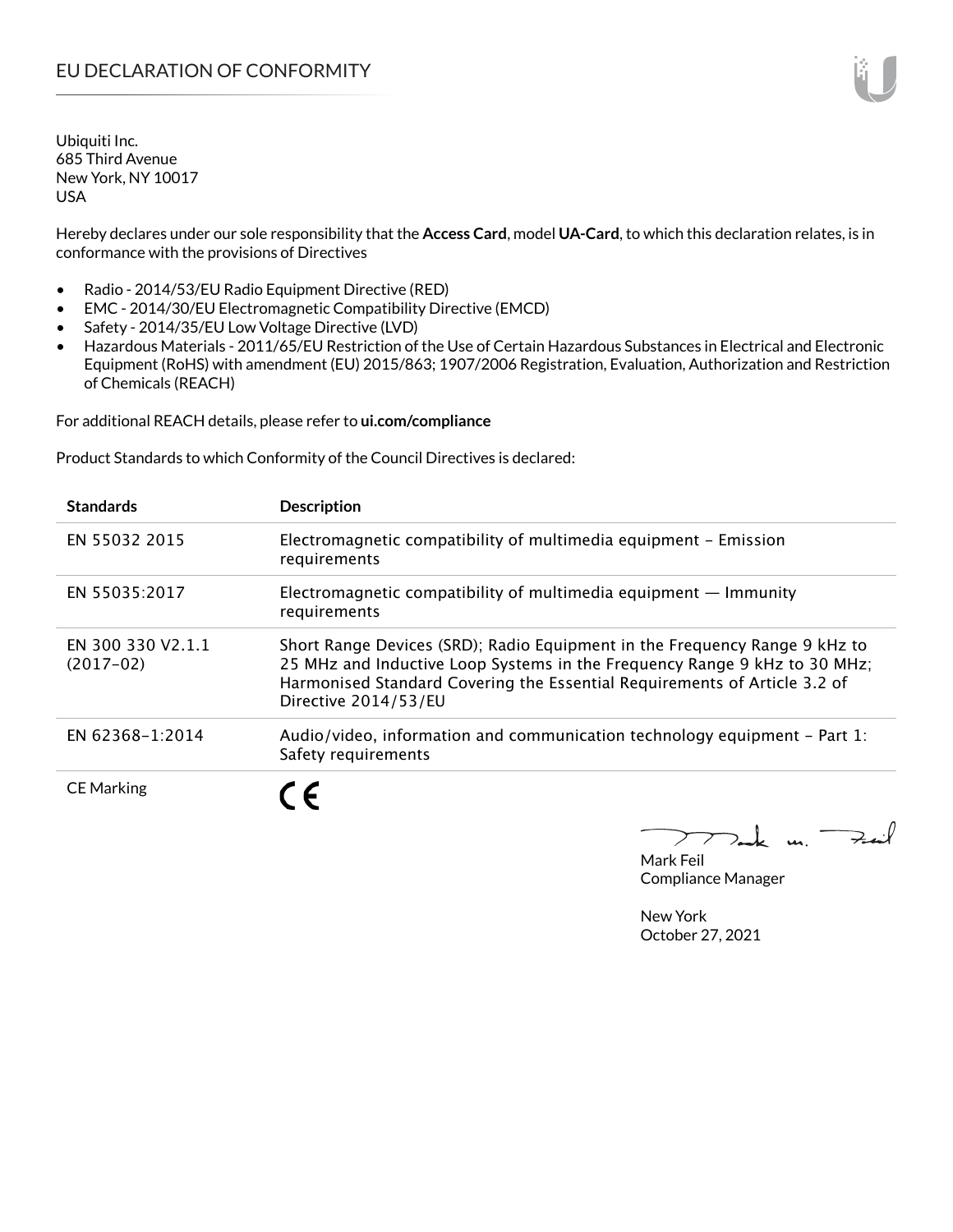# **UA-Card**

#### **български** [Bulgarian]

С настоящото Ubiquiti декларира, че това устройство UA-Card е в съответствие със съществените изисквания и други приложими разпоредби на Директиви 2014/53/EC, 2014/30/ЕС, 2014/35/ЕС.

#### **Hrvatski** [Croatian]

Ubiquiti ovim putem izjavljuje da je ovaj uređaj UA-Card sukladan osnovnim zahtjevima i ostalim bitnim odredbama Direktiva 2014/53/EU, 2014/30/EU, 2014/35/EU.

### **Čeština** [Czech]

Ubiquiti tímto prohlašuje, že toto UA-Card zařízení, je ve shodě se základními požadavky a dalšími příslušnými ustanoveními směrnic 2014/53/EU, 2014/30/EU, 2014/35/EU.

#### **Dansk** [Danish]

Hermed, Ubiquiti, erklærer at denne UA-Card enhed, er i overensstemmelse med de væsentlige krav og øvrige relevante krav i direktiver 2014/53/EU, 2014/30/EU, 2014/35/EU.

### **Nederlands** [Dutch]

Hierbij verklaart Ubiquiti, dat deze UA-Card apparaat, in overeenstemming is met de essentiële eisen en de andere relevante bepalingen van richtlijnen 2014/53/EU, 2014/30/EU, 2014/35/EU.

#### **English**

Hereby, Ubiquiti, declares that this UA-Card device, is in compliance with the essential requirements and other relevant provisions of Directives 2014/53/EU, 2014/30/EU, 2014/35/EU.

#### **Eesti keel** [Estonian]

Käesolevaga Ubiquiti kinnitab, et antud UA-Card seade, on vastavus olulistele nõuetele ja teistele asjakohastele sätetele direktiivide 2014/53/EL, 2014/30/EL, 2014/35/EL.

#### **Suomi** [Finnish]

Täten Ubiquiti vakuuttaa, että tämä UA-Card laite, on yhdenmukainen olennaisten vaatimusten ja muiden sitä koskevien direktiivien 2014/53/EU, 2014/30/EU, 2014/35/EU.

## **Français** [French]

Par la présente Ubiquiti déclare que l'appareil UA-Card, est conforme aux exigences essentielles et aux autres dispositions pertinentes des directives 2014/53/UE, 2014/30/UE, 2014/35/UE.

## **Deutsch** [German]

Hiermit erklärt Ubiquiti, dass sich dieses UA-Card Gerät, in Übereinstimmung mit den grundlegenden Anforderungen und den anderen relevanten Vorschriften der Richtlinien 2014/53/EU, 2014/30/EU, 2014/35/EU befindet.

## **Ελληνικά** [Greek]

Δια του παρόντος, Ubiquiti, δηλώνει ότι αυτή η συσκευή UA-Card, είναι σε συμμόρφωση με τις βασικές απαιτήσεις και τις λοιπές σχετικές διατάξεις των οδηγιών 2014/53/EE, 2014/30/EE, 2014/35/EE.

### **Magyar** [Hungarian]

Ezennel Ubiquiti kijelenti, hogy ez a UA-Card készülék megfelel az alapvető követelményeknek és más vonatkozó 2014/53/EU, 2014/30/EU, 2014/35/EU irányelvek rendelkezéseit.

#### **Íslenska** [Icelandic]

Hér, Ubiquiti, því yfir að þetta UA-Card tæki er í samræmi við grunnkröfur og önnur viðeigandi ákvæði tilskipana 2014/53/ESB, 2014/30/ESB, 2014/35/ESB.

#### **Italiano** [Italian]

Con la presente, Ubiquiti, dichiara che questo dispositivo UA-Card, è conforme ai requisiti essenziali ed alle altre disposizioni pertinenti delle direttive 2014/53/UE, 2014/30/UE, 2014/35/UE.

#### **Latviešu valoda** [Latvian]

Ar šo, Ubiquiti, deklarē, ka UA-Card ierīce, ir saskaņā ar būtiskajām prasībām un citiem attiecīgiem noteikumiem Direktīvās 2014/53/ES, 2014/30/ES, 2014/35/ES.

#### **Lietuvių kalba** [Lithuanian]

Ubiquiti deklaruoja, kad šis UA-Card įrenginys atitinka esminius reikalavimus ir kitas 2014/53/ES, 2014/30/ES, 2014/35/ES Direktyvų nuostatas.

#### **Malti** [Maltese]

Hawnhekk, Ubiquiti, tiddikjara li dan il-mezz UA-Card huwa konformi mar-rekwiżiti essenzjali u dispożizzjonijiet rilevanti oħrajn ta 'Direttivi 2014/53/UE, 2014/30/UE, 2014/35/UE.

#### **Norsk** [Norwegian]

Herved Ubiquiti, erklærer at denne UA-Card enheten, er i samsvar med de grunnleggende kravene og andre relevante bestemmelser i direktivene 2014/53/EU, 2014/30/EU, 2014/35/EU.

#### **Polski** [Polish]

Niniejszym, Ubiquiti, oświadcza, że urządzenie UA-Card, jest zgodny z zasadniczymi wymaganiami oraz pozostałymi stosownymi postanowieniami Dyrektyw 2014/53/UE, 2014/30/UE, 2014/35/UE.

#### **Português** [Portuguese]

Ubiquiti declara que este dispositivo UA-Card, está conforme com os requisitos essenciais e outras disposições das Directivas 2014/53/UE, 2014/30/UE, 2014/35/UE.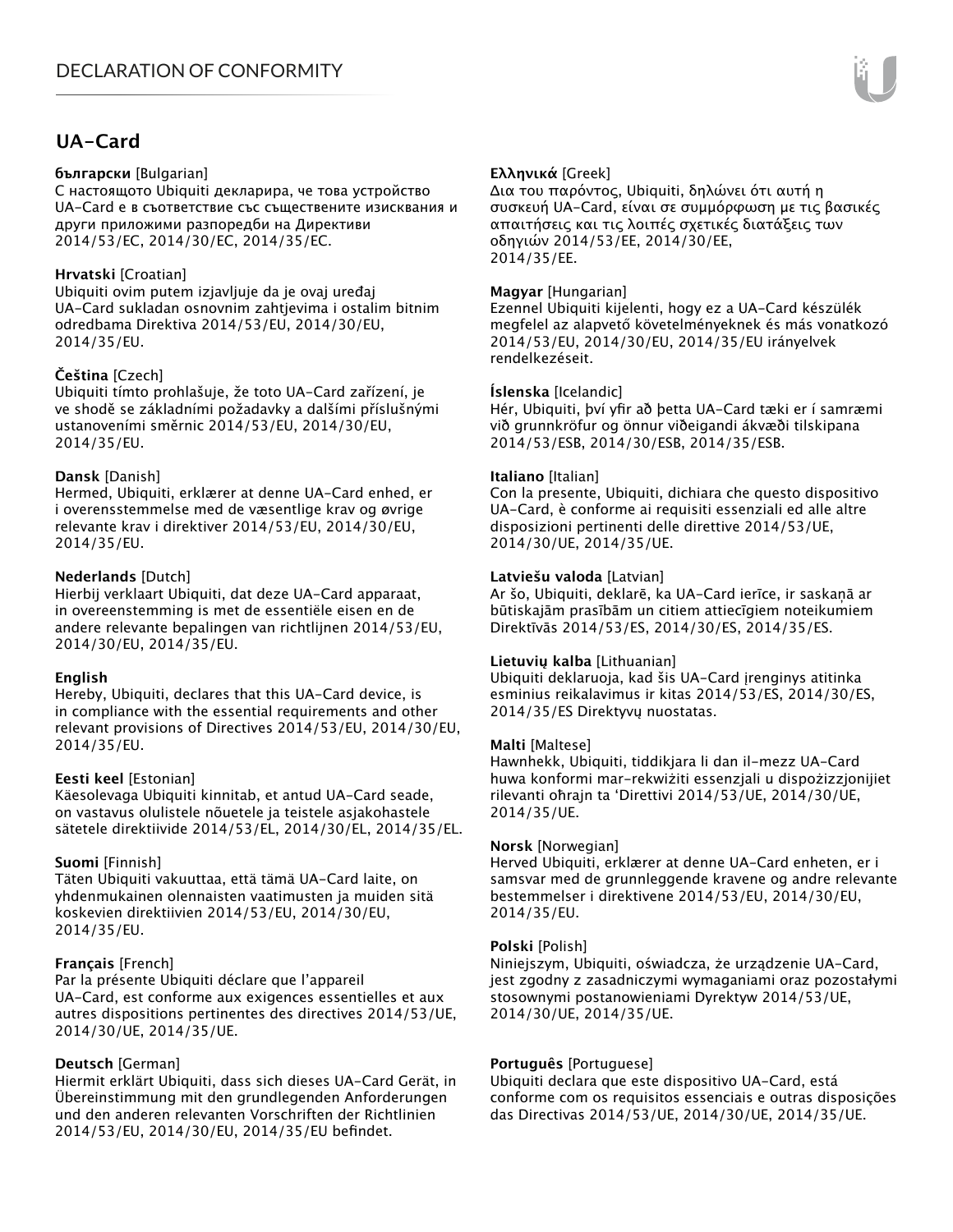#### **Română** [Romanian]

Prin prezenta, Ubiquiti declară că acest dispozitiv UA-Card este în conformitate cu cerințele esențiale și alte prevederi relevante ale Directivelor 2014/53/UE, 2014/30/UE, 2014/35/UE.

#### **Slovenčina** [Slovak]

Týmto Ubiquiti, prehlasuje, že toto UA-Card zariadenie, je v súlade so základnými požiadavkami a ďalšími relevantnými ustanoveniami smernice 2014/53/EÚ, 2014/30/EÚ, 2014/35/EÚ.

#### **Slovenščina** [Slovenian]

Družba Ubiquiti izjavlja, da je naprava UA-Card v skladu z obveznimi zahtevami in drugimi ustreznimi določbami direktiv 2014/53/EU, 2014/30/EU in 2014/35/EU.

#### **Español** [Spanish]

Por medio de la presente Ubiquiti declara que este dispositivo UA-Card, cumple con los requisitos esenciales y cualesquiera otras disposiciones aplicables o exigibles de las Directivas 2014/53/UE, 2014/30/UE, 2014/35/UE.

#### **Svenska** [Swedish]

Härmed Ubiquiti, intygar att denna UA-Card enhet är i överensstämmelse med de väsentliga egenskapskrav och övriga relevanta bestämmelser som framgår av direktiven 2014/53/EU, 2014/30/EU, 2014/35/EU.

#### **Accessories**:

https://www.ui.com/products/#default https://www.ui.com/products/#accessories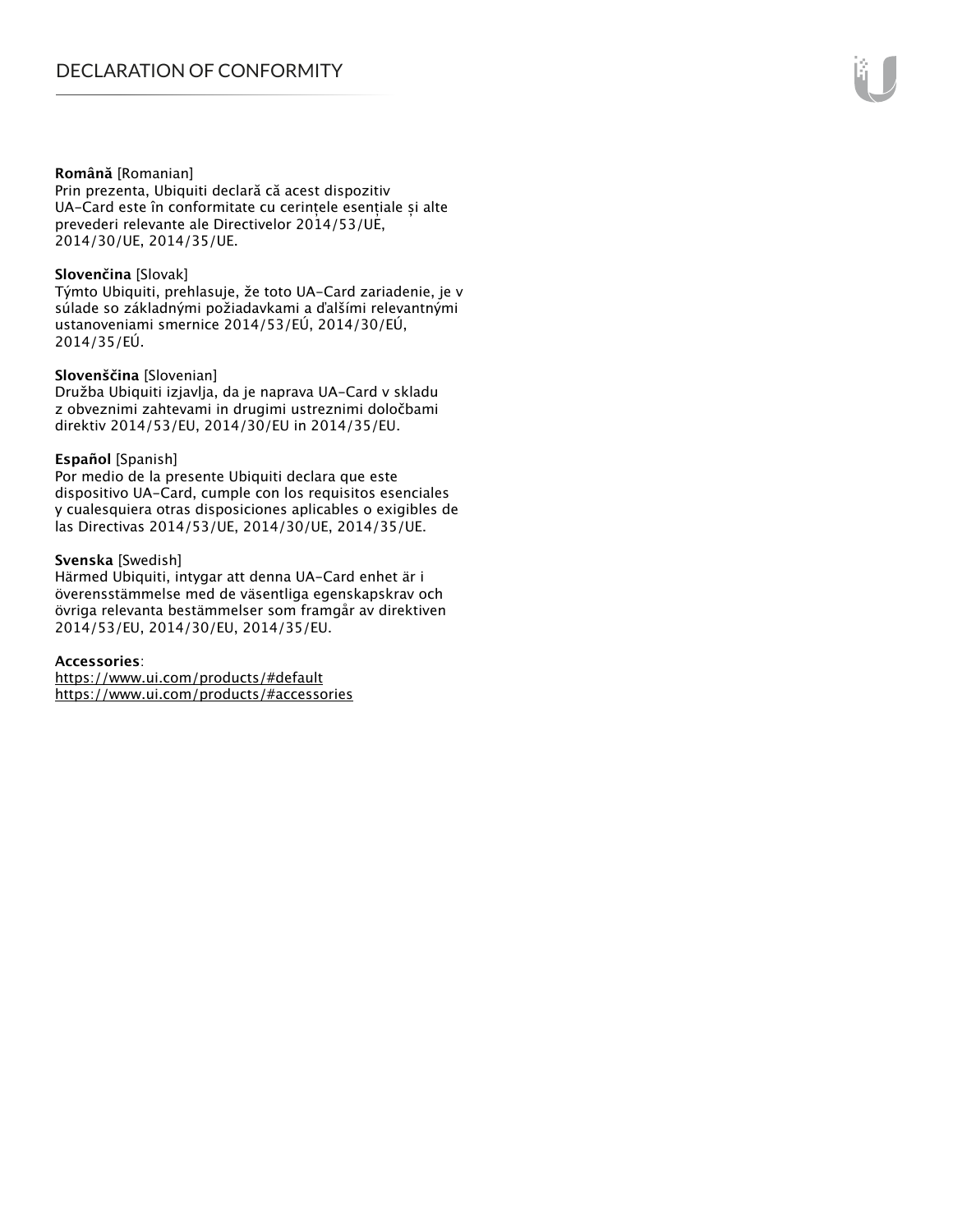Hereby declares under our sole responsibility that the **Access Card**, model **UA-Card**, to which this declaration relates, is in conformance with the provisions of UK Regulations

- Radio Equipment Regulations 2017
- Electromagnetic Compatibility Regulations 2016
- Electrical Equipment (Safety) Regulations 2016
- Hazardous Materials The Restriction of the Use of Certain Hazardous Substances in Electrical and Electronic Equipment Regulations 2012; 1907/2006 Registration, Evaluation, Authorization and Restriction of Chemicals (REACH)

For additional REACH details, please refer to **ui.com/compliance**

Product Standards to which Conformity of the Council Directives is declared:

| <b>Standards</b>                 | <b>Description</b>                                                                                                                                                                                                                                           |
|----------------------------------|--------------------------------------------------------------------------------------------------------------------------------------------------------------------------------------------------------------------------------------------------------------|
| EN 55032 2015                    | Electromagnetic compatibility of multimedia equipment - Emission require-<br>ments                                                                                                                                                                           |
| EN 55035:2017                    | Electromagnetic compatibility of multimedia equipment $-$ Immunity<br>requirements                                                                                                                                                                           |
| EN 300 330 V2.1.1<br>$(2017-02)$ | Short Range Devices (SRD); Radio Equipment in the Frequency Range 9 kHz to<br>25 MHz and Inductive Loop Systems in the Frequency Range 9 kHz to 30 MHz;<br>Harmonised Standard Covering the Essential Requirements of Article 3.2 of<br>Directive 2014/53/EU |
| EN 62368-1:2014                  | Audio/video, information and communication technology equipment - Part 1:<br>Safety requirements                                                                                                                                                             |
| <b>UKCA Marking</b>              | UK                                                                                                                                                                                                                                                           |

 $772$ ck m. Fail

Mark Feil Compliance Manager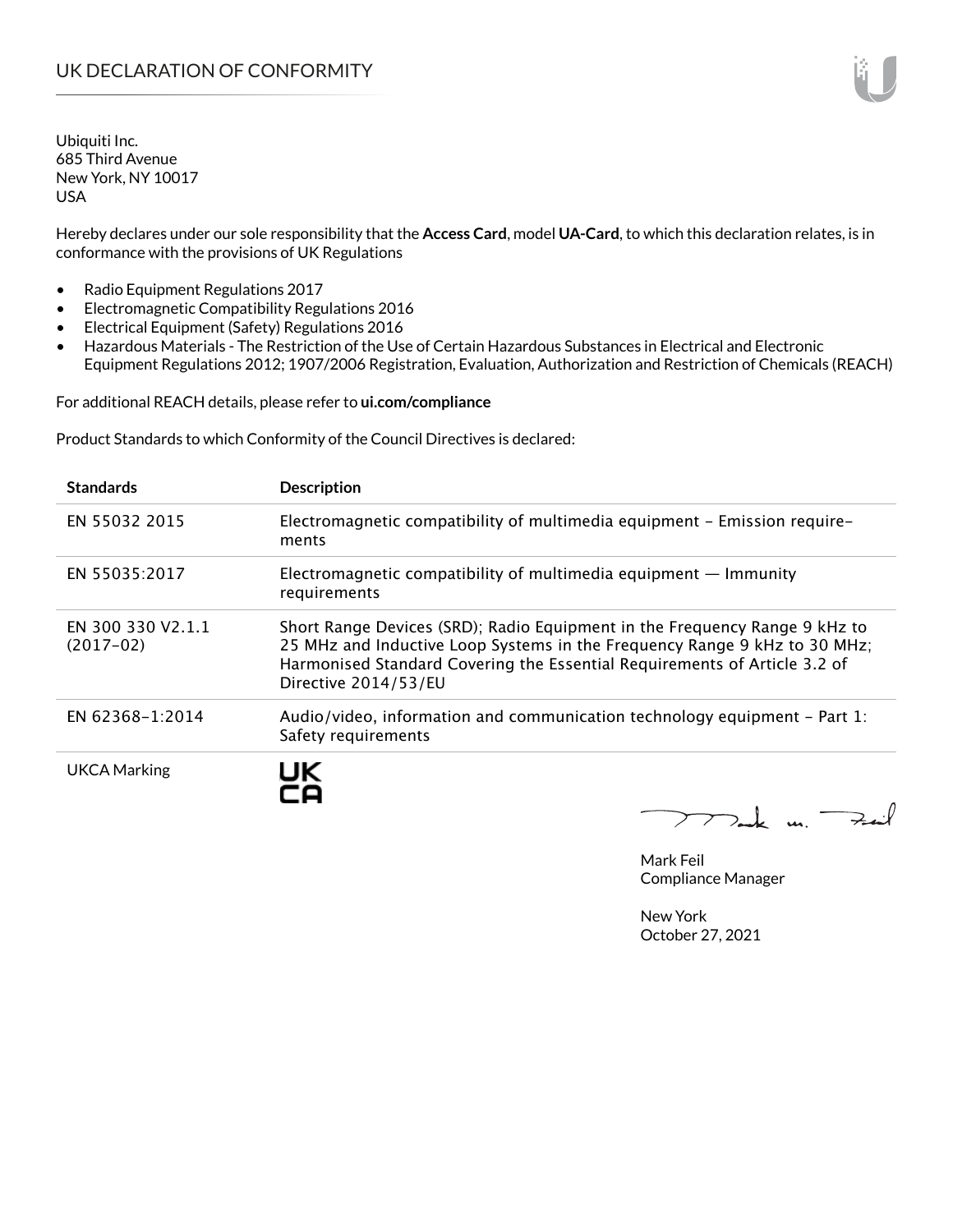# DICHIARAZIONE DI CONFORMITÀ UE ITALIAN ITALIAN

Ubiquiti Inc. 685 Third Avenue New York, NY 10017 USA

Con la presente dichiara sotto la propria esclusiva responsabilità che l' **Access Card**, modello **UA-Card**, a cui si riferisce la presente dichiarazione, è conforme alle disposizioni delle Direttive

- Radio 2014/53/EU Direttiva sulle apparecchiature radio (RED)
- EMC -2014/30/UE Direttiva sulla Compatibilità Elettromagnetica (EMCD)
- Sicurezza -2014/35/UE Direttiva sulla Bassa Tensione (LVD)
- Materiali Pericolosi -2011/65/UE Restrizione dell'uso di alcune Sostanze Pericolose nelle Apparecchiature Elettriche ed Elettroniche (RoHS) con emendamento (UE) 2015/863; 1907/2006 Registrazione, Valutazione, Autorizzazione e Restrizione delle Sostanze Chimiche (REACH)

Per ulteriori dettagli sul REACH, fare riferimento a **ui.com/compliance**

| <b>Standard</b>                  | <b>Descrizione</b>                                                                                                                                                                                                                                                                                         |
|----------------------------------|------------------------------------------------------------------------------------------------------------------------------------------------------------------------------------------------------------------------------------------------------------------------------------------------------------|
| EN 55032 2015                    | Compatibilità elettromagnetica delle apparecchiature multimediali -<br>Prescrizioni di Emissione                                                                                                                                                                                                           |
| EN 55035:2017                    | Compatibilità elettromagnetica per apparecchiature multimediali — Requisiti di<br>immunità                                                                                                                                                                                                                 |
| EN 300 330 V2.1.1<br>$(2017-02)$ | Dispositivi a corto raggio (SRD); Apparecchiatura radio che opera nel campo<br>di frequenza da 9 kHz a 25 MHz e sistemi ad anello induttivo che operano nel<br>campo di frequenza da 9 kHz a 30 MHz; Norma armonizzata che soddisfa i<br>requisiti essenziali dell'articolo 3.2 della direttiva 2014/53/UE |
| EN 62368-1:2014                  | Apparecchiature per la tecnologia audio/video, dell'informazione e della<br>comunicazione - Parte 1: Requisiti di sicurezza                                                                                                                                                                                |
| <b>CE Marking</b>                |                                                                                                                                                                                                                                                                                                            |

Dank m. Fail

Mark Feil Compliance Manager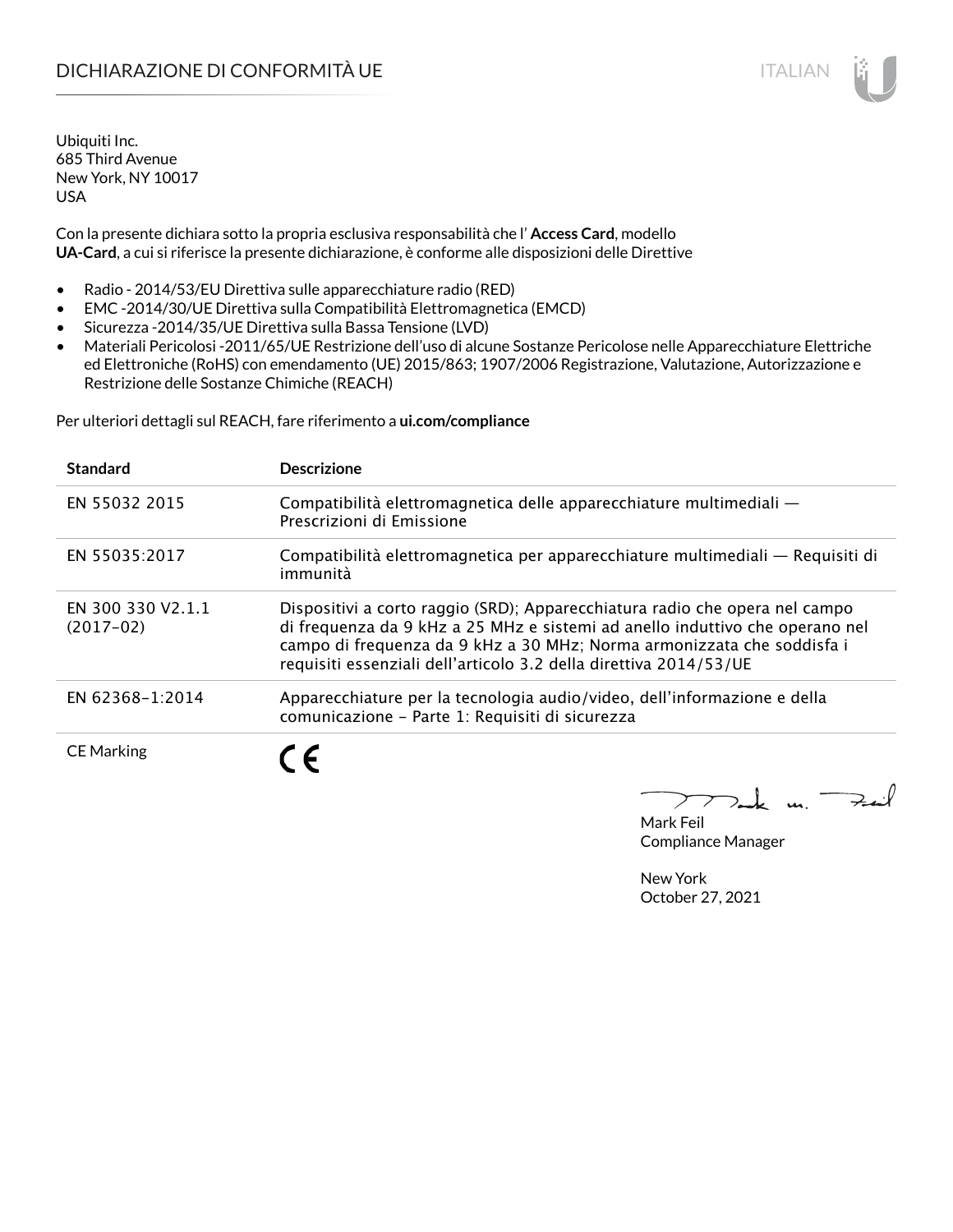Déclare par la présente, sous notre seule responsabilité, que l'**Access Card**, modèle **UA-Card**, auquel se rapporte cette déclaration, est conforme aux dispositions des Directives

- Radio 2014/53/EU Directive sur les Équipements Radio (RED)
- EMC -2014/30/EU Directive sur la Compatibilité Electromagnétique (EMCD)
- Sécurité -2014/35/EU Directive sur la Basse Tension (LVD)
- Matières dangereuses -2011/65/UE Restriction de l'utilisation de Certaines Substances Dangereuses dans les Equipements Electriques et Electroniques (RoHS) avec amendement (EU) 2015/863 ; 1907/2006 Enregistrement, Evaluation, Autorisation et Restriction des Produits Chimiques (REACH)

Pour plus de détails sur le règlement REACH, veuillez consulter le site **ui.com/compliance**

| <b>Normes</b>                    | La description                                                                                                                                                                                                                                                                              |
|----------------------------------|---------------------------------------------------------------------------------------------------------------------------------------------------------------------------------------------------------------------------------------------------------------------------------------------|
| EN 55032 2015                    | Compatibilité électromagnétique des équipements multimédia - Exigences<br>d'émission                                                                                                                                                                                                        |
| EN 55035:2017                    | Compatibilité électromagnétique des équipements multimédia - Exigences<br>d'immunité                                                                                                                                                                                                        |
| EN 300 330 V2.1.1<br>$(2017-02)$ | Appareils à courte portée (SRD) ; équipements radio dans la gamme de<br>fréquences de 9 kHz à 25 MHz et systèmes de boucle inductive dans la gamme<br>de fréquences de 9 kHz à 30 MHz; norme harmonisée couvrant les exigences<br>essentielles de l'article 3.2 de la directive 2014/53/UE. |
| EN 62368-1:2014                  | Equipements des technologies de l'audio/vidéo, de l'information et de la<br>communication - Partie 1 : exigences de sécurité                                                                                                                                                                |
| <b>CE Marking</b>                |                                                                                                                                                                                                                                                                                             |

Tak m. Fail

Mark Feil Compliance Manager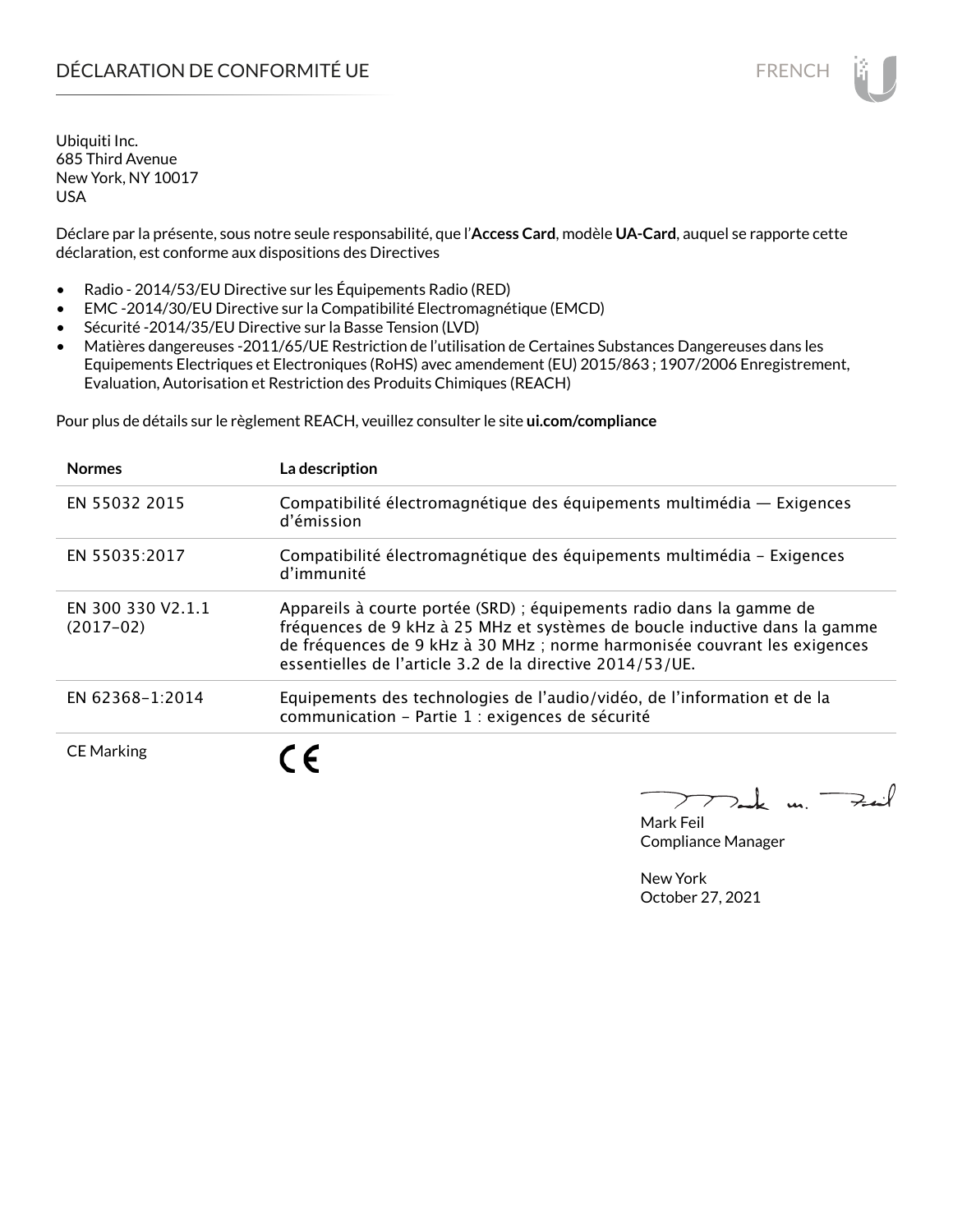Por la presente declaramos bajo nuestra exclusiva responsabilidad que el **Access Card**, modelo **UA-Card**, al que se refiere esta declaración, es conforme con las disposiciones de las Directivas

- Radio 2014/53/EU Directiva de Equipos de Radio (RED)
- EMC -2014/30/Directiva de Compatibilidad Electromagnética de la UE (EMCD)
- Seguridad -2014/35/Directiva de Baja Tensión de la UE (LVD)
- Materiales Peligrosos -2011/65/UE Restricción de la Utilización de Determinadas Sustancias Peligrosas en Aparatos Eléctricos y Electrónicos (RoHS) con la enmienda (UE) 2015/863; 1907/2006 Registro, Evaluación, Autorización y Restricción de Sustancias Químicas (REACH)

Para más detalles sobre el REACH, consulte **ui.com/compliance**

| <b>Estándares</b>                | Descripción                                                                                                                                                                                                                                                                           |
|----------------------------------|---------------------------------------------------------------------------------------------------------------------------------------------------------------------------------------------------------------------------------------------------------------------------------------|
| EN 55032 2015                    | Compatibilidad electromagnética de equipos multimedia. Requisitos de emisión                                                                                                                                                                                                          |
| EN 55035:2017                    | Compatibilidad electromagnética de equipos multimedia. Requisitos de<br>inmunidad                                                                                                                                                                                                     |
| EN 300 330 V2.1.1<br>$(2017-02)$ | Dispositivos de Corto Alcance (SRD); Equipo de radio en la gama de frecuencias<br>de 9 kHz a 25 MHz y sistemas de bucle inductivo en la gama de frecuencias<br>de 9 kHz a 30 MHz; Norma armonizada que cubre los requisitos esenciales del<br>artículo 3.2 de la Directiva 2014/53/UE |
| EN 62368-1:2014                  | Equipos de audio y vídeo, de tecnología de la información y de la comunicación<br>- Parte 1: Requisitos de seguridad                                                                                                                                                                  |
| <b>CE Marking</b>                | C E                                                                                                                                                                                                                                                                                   |

Tak m. Fail

Mark Feil Compliance Manager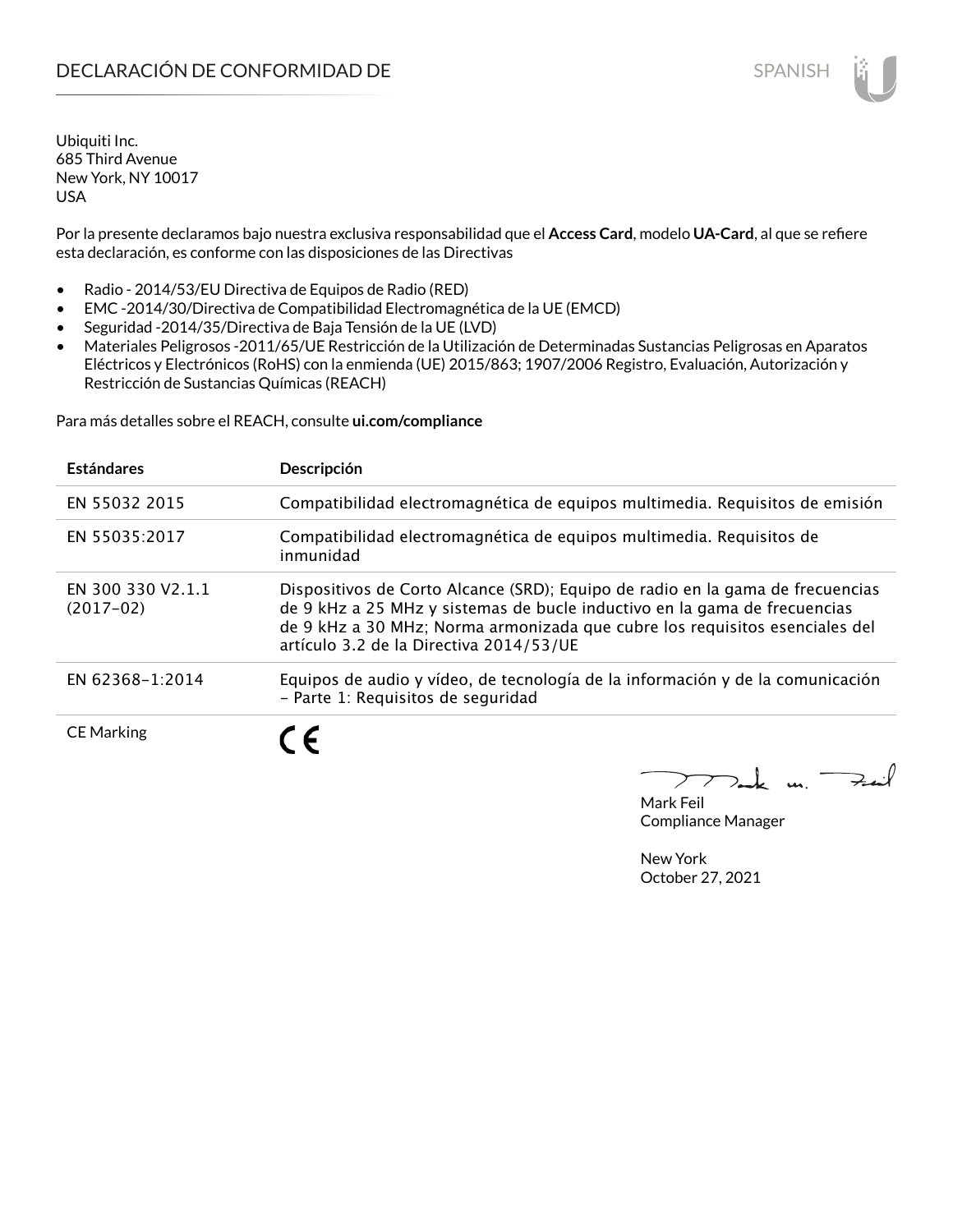## DECLARAȚIA DE CONFORMITATE UE EXECUTE DE ROMANIAN

Ubiquiti Inc. 685 Third Avenue New York, NY 10017 USA

Prin prezenta declarăm sub răspunderea noastră exclusivă că "Access Card", modelul UA-Card, la care se referă această declarație, este în conformitate cu prevederile directivelor următoare:

- Radio 2014/53/EU Radio Equipment Directive (RED) (Directiva UE privind echipamentele radio)
- EMC -2014/30/EU Electromagnetic Compatibility Directive (EMCD) (Directiva UE privind compatibilitatea electromagnetică)
- Siguranță -2014/35/EU Low Voltage Directive (LVD) (Directiva UE privind joasa tensiune)
- Materiale periculoase -2011/65/EU Restriction of the Use of Certain Hazardous Substances in Electrical and Electronic Equipment (RoHS) with amendment (EU) 2015/863 (Directiva UE privind restricția utilizării anumitor substanțe periculoase în echipamentele electrice și electronice (RoHS) cu amendamentele ulterioare); 1907/2006 Registration, Evaluation, Authorization and Restriction of Chemicals (REACH) (Regulamentul Uniunii Europene privind înregistrarea, evaluarea si autorizarea produselor chimice)

Pentru detalii suplimentare referitoare la regulamentul REACH, vă rugăm să consultați site-ul **ui.com/compliance**

| <b>Standarde</b>                 | <b>Descriere</b>                                                                                                                                                                                                                                                                                   |
|----------------------------------|----------------------------------------------------------------------------------------------------------------------------------------------------------------------------------------------------------------------------------------------------------------------------------------------------|
| EN 55032 2015                    | Compatibilitatea electromagnetică a echipamentelor multimedia - Cerinte<br>privind emisiile                                                                                                                                                                                                        |
| EN 55035:2017                    | Compatibilitatea electromagnetică a echipamentelor multimedia. Cerințe privind<br>imunitatea                                                                                                                                                                                                       |
| EN 300 330 V2.1.1<br>$(2017-02)$ | Dispozitive cu rază scurtă de acțiune (SRD); Echipamente radio în domeniul de<br>frecvență de la 9 kHz la 25 MHz și sisteme cu buclă inductivă în domeniul de<br>frecvență de la 9 kHz la 30 MHz; Standard armonizat privind cerințele esențiale<br>ale articolului 3.2 din Directiva 2014/53 / UE |
| EN 62368-1:2014                  | Echipamente tehnologice audio / video, informaționale și de comunicații. Partea<br>1: Cerinte de sigurantă                                                                                                                                                                                         |
| <b>CE Marking</b>                | C F                                                                                                                                                                                                                                                                                                |

k m. Fail

Mark Feil Compliance Manager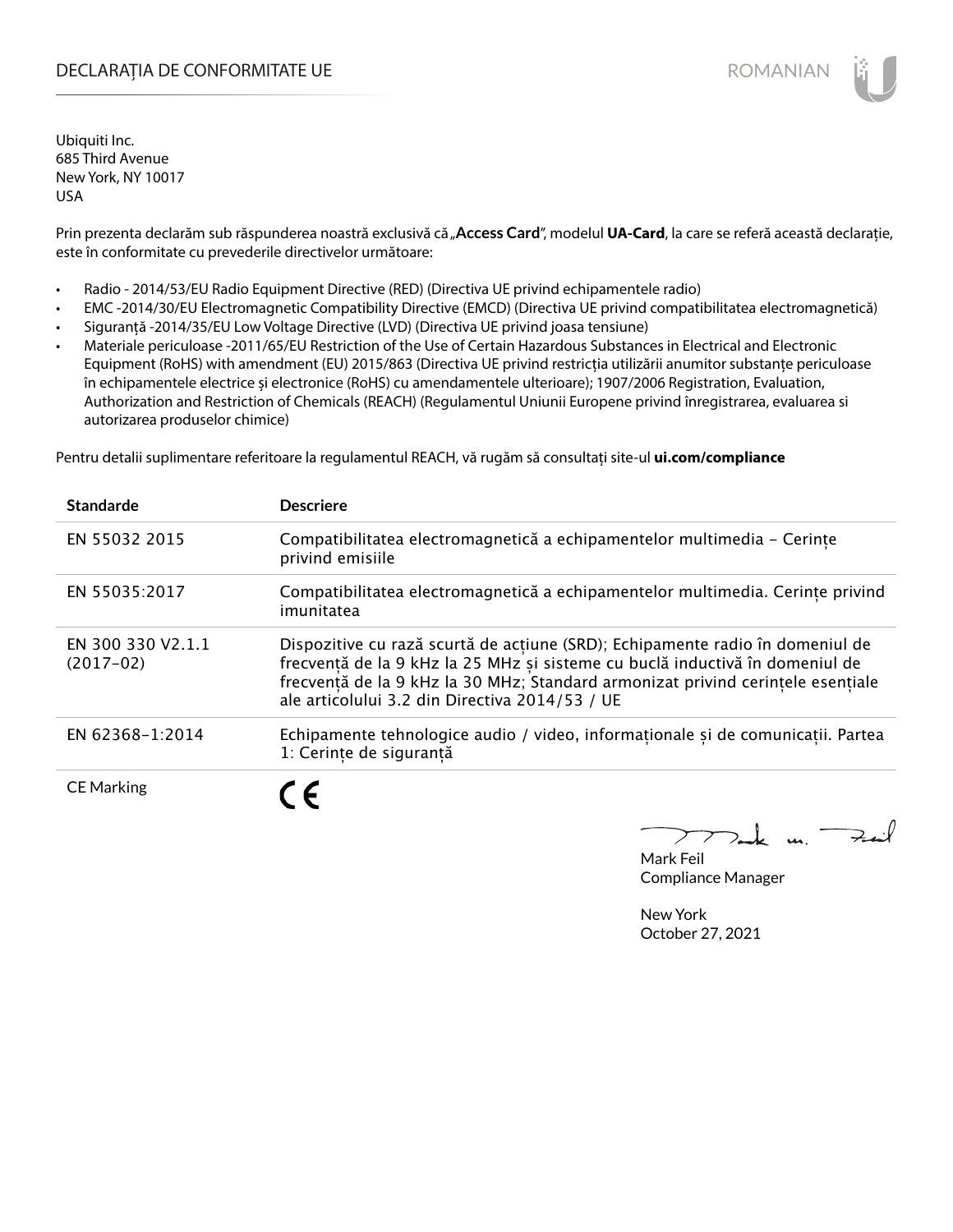# DEKLARACJA ZGODNOŚCI UE POLISH POLISH

Ubiquiti Inc. 685 Third Avenue New York, NY 10017 USA

Niniejszym oświadczam z naszą wyłączną odpowiedzialnością, że **Access Card**, model **UA-Card**, do którego odnosi się niniejsza deklaracja, jest zgodny z przepisami Dyrektyw

- Radio 2014/53/Dyrektywa Sprzętu Radiowego UE (RED)
- EMC -2014/30/Dyrektywa Zgodności Elektromagnetycznej UE (EMCD)
- Bezpieczeństwo -2014/35/Dyrektywa Niskiego Napięcia UE (LVD)
- Materiały Niebezpieczne -2011/65/Restrykcje Dotyczące Użycia NIektórych Niebezpiecznych Substancji w Sprzęcie Elektrycznym i Elektronicznym UE (RoHS) ze zmianą (UE) 2015/863; 1907/2006 Rejestracja, Ocena, Zezwolenie i Restrykcje Dotyczące Chemikaliów (REACH)

Aby uzyskać dodatkowe informacje REACH, należy przejść do **ui.com/compliance**

| <b>Normy</b>                     | <b>Opis</b>                                                                                                                                                                                                                                                              |
|----------------------------------|--------------------------------------------------------------------------------------------------------------------------------------------------------------------------------------------------------------------------------------------------------------------------|
| EN 55032 2015                    | Kompatybilność elektromagnetyczna sprzętu multimedialnego – Wymagania<br>emisyjne                                                                                                                                                                                        |
| EN 55035:2017                    | Kompatybilność elektromagnetyczna sprzętu multimedialnego — Wymagania<br>odporności                                                                                                                                                                                      |
| EN 300 330 V2.1.1<br>$(2017-02)$ | Urządzenia Krótkiego Zasięgu (SRD); Sprzęt radiowy w zakresie częstotliwości<br>9 kHz doo 25 MHz i systemy pętli indukcyjnych w zakresie częstotliwości od 9<br>kHz do 30 MHz; Norma zharmonizowana obejmująca zasadnicze wymagania<br>artykułu 3.2 dyrektywy 2014/53/UE |
| EN 62368-1:2014                  | Audio/wideo, sprzęt technologii informatycznej i komunikacyjnej – Część 1:<br>Wymagania dotyczące bezpieczeństwa                                                                                                                                                         |
| <b>CE Marking</b>                |                                                                                                                                                                                                                                                                          |

 $772$ ak m. Fail

Mark Feil Compliance Manager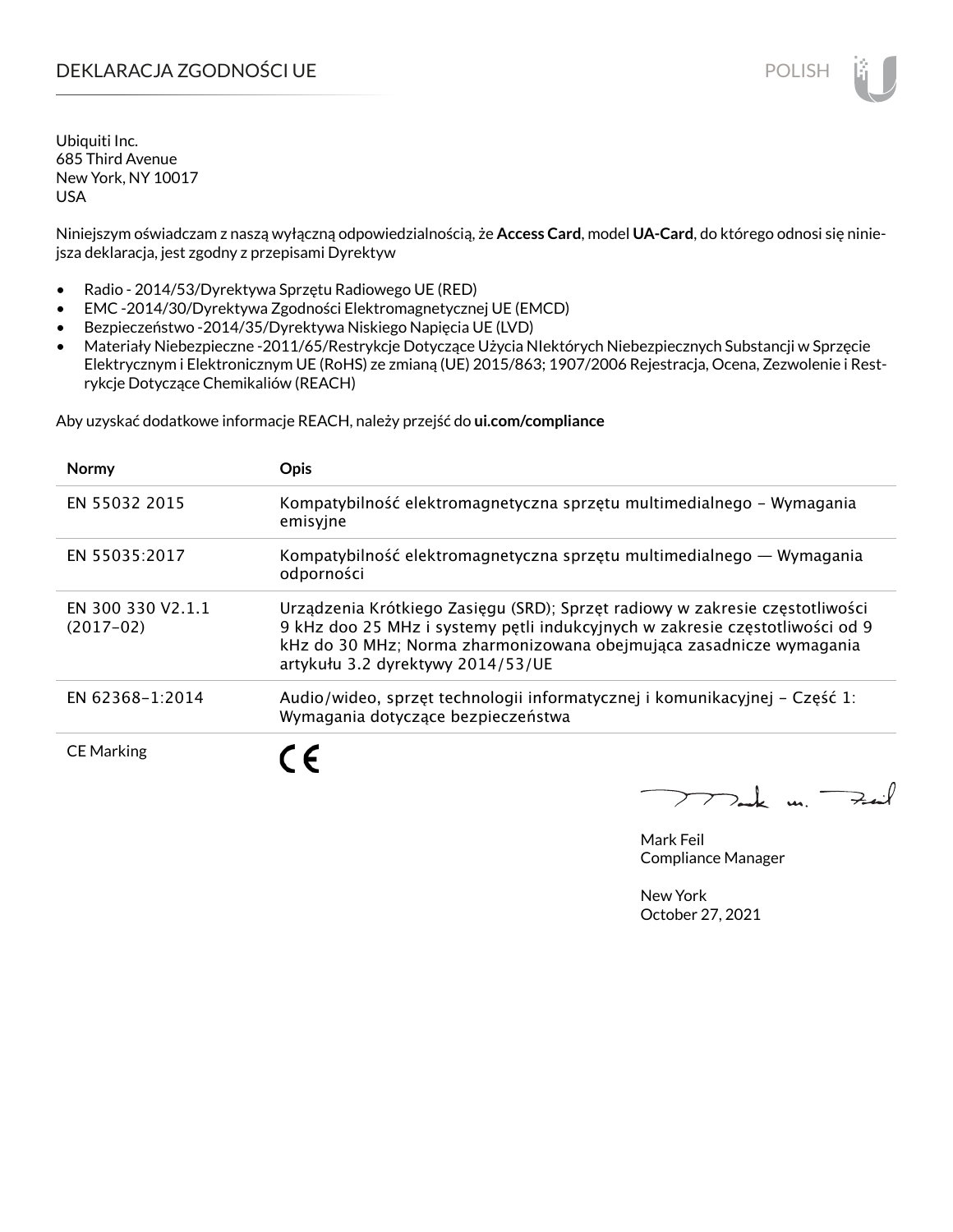# IZJAVA EU O SKLADNOSTI SLOVENIAN

Ubiquiti Inc. 685 Third Avenue New York, NY 10017 USA

S tem dokumentom na lastno odgovornost izjavljamo, da je naprava **Access Card**, model **UA-Card**, na katerega se ta izjava nanaša, v skladu z določbami naslednjih direktiv:

- Radio 2014/53/EU Direktiva o radijski opremi (RED)
- EMC -2014/30/EU Direktiva o elektromagnetni združljivosti (EMCD)
- Varnost -2014/35/EU Direktiva o nizkonapetostni opremi (LVD)
- Nevarne snovi -2011/65/EU Direktiva o omejevanju uporabe nekaterih nevarnih snovi v električni in elektronski opremi (RoHS) s spremembo (EU) 2015/863; 1907/2006 Uredba o registraciji, evalvaciji, avtorizaciji in omejevanju kemikalij (REACH)

Več podrobnosti o REACH uredbi si poglejte na **ui.com/compliance**

| <b>Standardi</b>                 | <b>Opis</b>                                                                                                                                                                                                                                                   |
|----------------------------------|---------------------------------------------------------------------------------------------------------------------------------------------------------------------------------------------------------------------------------------------------------------|
| EN 55032 2015                    | Elektromagnetna združljivost večpredstavnostne opreme – Zahteve glede<br>elektromagnetnega sevanja                                                                                                                                                            |
| EN 55035:2017                    | Elektromagnetna združljivost večpredstavnostne opreme - Zahteve za<br>odpornost opreme                                                                                                                                                                        |
| EN 300 330 V2.1.1<br>$(2017-02)$ | Naprave kratkega dosega (SRD) – Radijska oprema v frekvenčnem območju od<br>9 kHz do 25 MHz in sistemi z indukcijsko zanko v frekvenčnem območju od 9<br>kHz do 30 MHz - Harmonizirani standard, ki zajema bistvene zahteve člena 3.2<br>direktive 2014/53/EU |
| EN 62368-1:2014                  | Oprema za avdio/video, informacijsko in komunikacijsko tehnologijo - 1. del:<br>Varnostne zahteve                                                                                                                                                             |
| <b>CE Marking</b>                | $\epsilon$                                                                                                                                                                                                                                                    |

 $\nabla$ ak m. Fail

Mark Feil Compliance Manager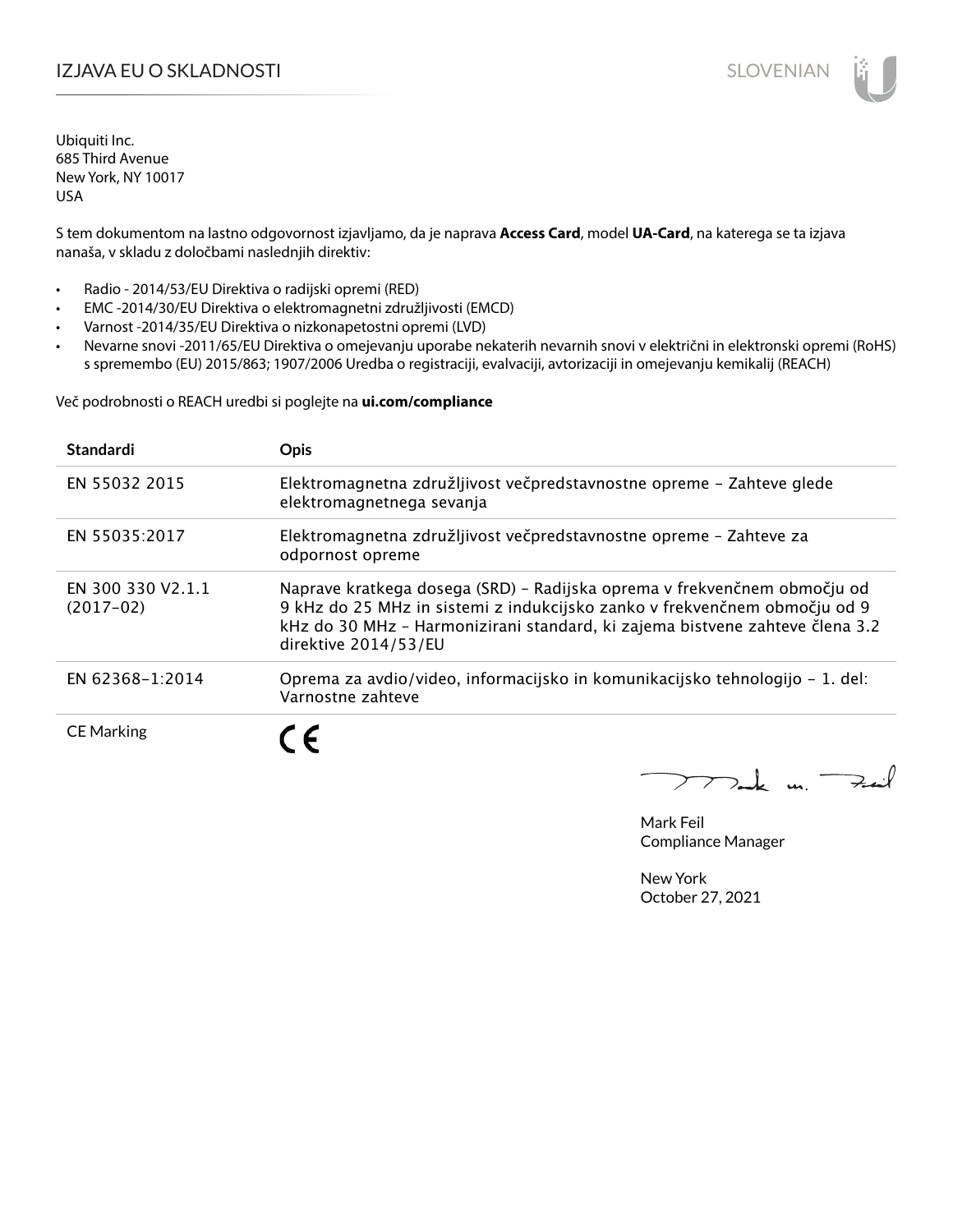Διά του παρόντος δηλώνουμε με αποκλειστική ευθύνη μας ότι το **Access Card**, μοντέλο **UA-Card**, στο οποίο αναφέρεται η παρούσα δήλωση, είναι σύμφωνο με τις διατάξεις των Οδηγιών

- Ραδιοεξοπλισμός Οδηγία Ραδιοεξοπλισμού (RED) 2014/53/ΕΕ
- EMC Οδηγία Ηλεκτρομαγνητικής Συμβατότητας (EMCD) 2014/30/ΕΕ
- Ασφάλεια Οδηγία Χαμηλής Τάσης (LVD) 2014/35/ΕΕ
- Επικίνδυνα Υλικά Περιορισμός της Χρήσης Ορισμένων Επικίνδυνων Ουσιών σε Ηλεκτρικό και Ηλεκτρονικό Εξοπλισμό (RoHS) 2011/65/ΕΕ με τροποποίηση (ΕΕ) 2015/863. Καταχώριση, Αξιολόγηση, Εξουσιοδότηση και Περιορισμός Χημικών Ουσιών (REACH) 1907/2006

Για περισσότερες λεπτομέρειες σχετικά με το REACH, παρακαλούμε ανατρέξτε στη διεύθυνση **ui.com/compliance**

| Πρότυπα                          | Περιγραφή                                                                                                                                                                                                                                                              |
|----------------------------------|------------------------------------------------------------------------------------------------------------------------------------------------------------------------------------------------------------------------------------------------------------------------|
| EN 55032 2015                    | Ηλεκτρομαγνητική συμβατότητα εξοπλισμού πολυμέσων - Απαιτήσεις<br>εκπομπών                                                                                                                                                                                             |
| EN 55035:2017                    | Ηλεκτρομαγνητική συμβατότητα εξοπλισμού πολυμέσων - Απαιτήσεις<br>θωράκισης                                                                                                                                                                                            |
| EN 300 330 V2.1.1<br>$(2017-02)$ | Συσκευές Μικρής Εμβέλειας (SRD). Ραδιοεξοπλισμός στο εύρος συχνοτήτων 9<br>kHz έως 25 MHz και συστήματα επαγωγικού βρόχου στο εύρος συχνοτήτων<br>9 kHz έως 30 MHz. Εναρμονισμένο Πρότυπο που καλύπτει τις βασικές<br>απαιτήσεις του άρθρου 3.2 της Οδηγίας 2014/53/ΕΕ |
| EN 62368-1:2014                  | Εξοπλισμός τεχνολογίας ήχου/εικόνας, πληροφορικής και επικοινωνιών -<br>Μέρος 1: Απαιτήσεις ασφάλειας                                                                                                                                                                  |
| <b>CE Marking</b>                |                                                                                                                                                                                                                                                                        |

 $772$ ak m. Fail

Mark Feil Compliance Manager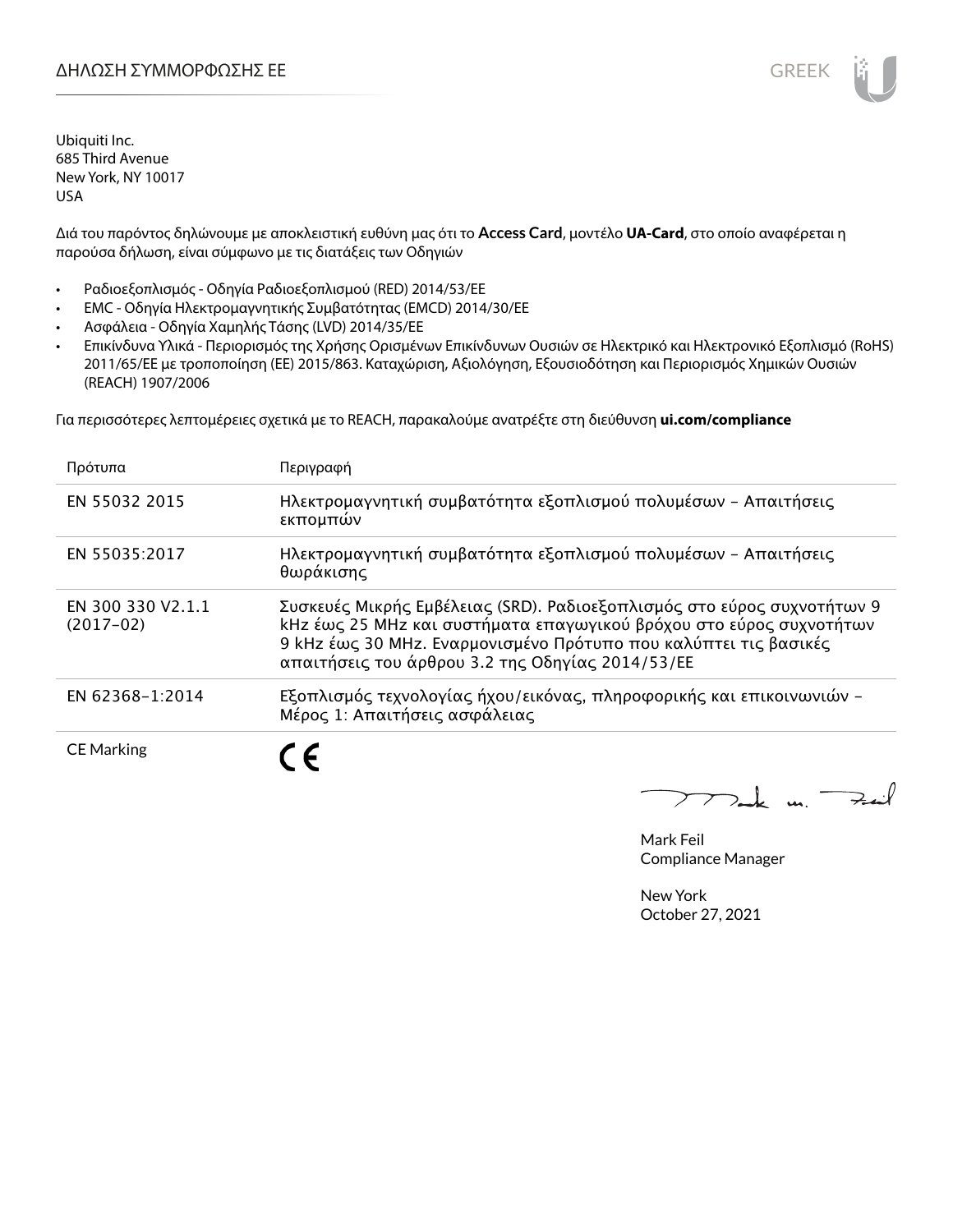# EÚ VYHLÁSENIE O SÚHLASE SLOVAK SLOVAK

Ubiquiti Inc. 685 Third Avenue New York, NY 10017 USA

Týmto prehlasuje, na našu výlučnú zodpovednosť, že **Access Card**, model **UA-Card**, ktorého sa toto vyhlásenie týka, je v súlade s ustanoveniami Smerníc

- Rádio 2014/53/EÚ Smernica o Rádiových Zariadeniach (RED)
- EMC -2014/30/EÚ Smernica o Elektromagnetickej Kompatibilite (EMCD)
- Bezpečnosť -2014/35/EÚ Smernica o Nízkom Napätí (LVD)
- Nebezpečné Materiály -2011/65/EÚ Obmedzenie Používania Určitých Nebezpečných Látok v Elektrických a Elektronických Zariadeniach (RoHS) s dodatkom (EÚ) 2015/863; 1907/2006 Registrácia, Hodnotenie, Autorizácia a Obmedzenie chemikálií (REACH)

Ďalšie informácie o REACH môžete nájsť na **ui.com/compliance**

| Štandardy                        | <b>Popis</b>                                                                                                                                                                                                                                                                |
|----------------------------------|-----------------------------------------------------------------------------------------------------------------------------------------------------------------------------------------------------------------------------------------------------------------------------|
| EN 55032 2015                    | Elektromagnetická kompatibilita multimediálnych zariadení – emisné<br>požiadavky                                                                                                                                                                                            |
| EN 55035:2017                    | Elektromagnetická kompatibilita multimediálnych zariadení – Požiadavky na<br>odolnosť                                                                                                                                                                                       |
| EN 300 330 V2.1.1<br>$(2017-02)$ | Rádiové zariadenia s krátkym dosahom (SRD); rádiové zariadenia vo<br>frekvenčnom rozsahu 9 kHz až 25 MHz a systémy indukčných slučiek vo<br>frekvenčnom rozsahu 9 kHz až 30 MHz; harmonizovaná norma vzťahujúca sa<br>na základné požiadavky článku 3.2 smernice 2014/53/EÚ |
| EN 62368-1:2014                  | Zariadenia audio/video, informačnej a komunikačnej technológie – časť 1:<br>Bezpečnostné požiadavky                                                                                                                                                                         |
| <b>CE Marking</b>                |                                                                                                                                                                                                                                                                             |

 $\nabla$ ak m. Fail

Mark Feil Compliance Manager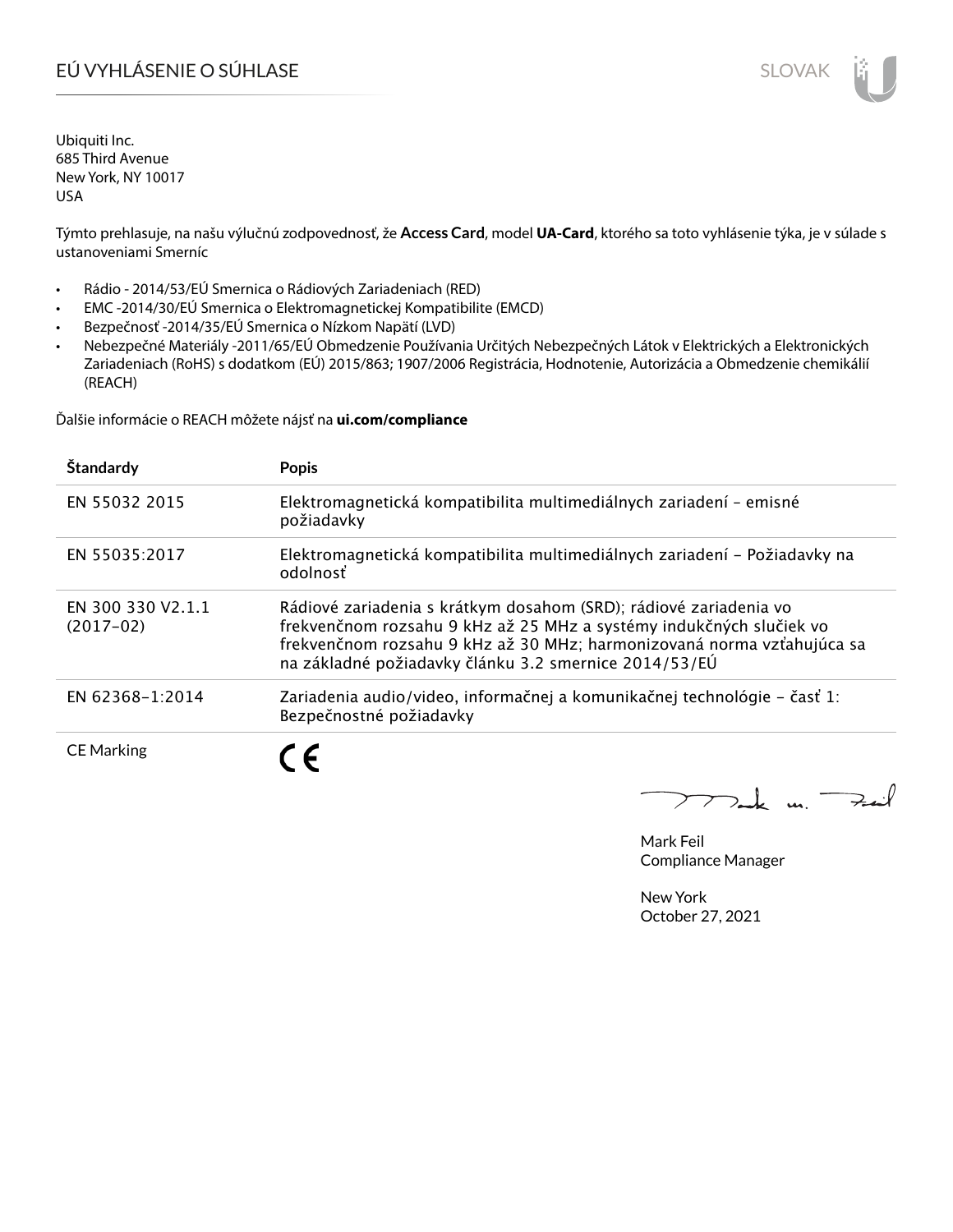# ES ATBILSTĪBAS DEKLARĀCIJA LATVIAN

Ubiquiti Inc. 685 Third Avenue New York, NY 10017 USA

Vienīgi uz savu atbildību deklarējam, ka iekārtas "**Access Card**" modelis "**UA-Card**", uz ko attiecas šī deklarācija, atbilst šādu direktīvu noteikumiem:

- radio 2014/53/ES Radioiekārtu direktīva (RED);
- elektromagnētiskā saderība 2014/30/ES Elektromagnētiskās saderības direktīva (EMCD);
- drošība 2014/35/ES Zemsprieguma direktīva (LVD);
- bīstami materiāli 2011/65/ES Atsevišķu bīstamu ķīmisko vielu izmantošanas ierobežojumi elektriskajās un elektroniskajās iekārtās (RoHS) ar grozījumu (ES) 2015/863; 1907/2006 Ķīmisko vielu reģistrēšana, novērtēšana, atļaušana un ierobežošana (REACH).

Papildinformāciju par REACH lūdzam skatīt tīmekļa vietnē **ui.com/compliance**

| <b>Standarti</b>                 | <b>Apraksts</b>                                                                                                                                                                                                                                                 |
|----------------------------------|-----------------------------------------------------------------------------------------------------------------------------------------------------------------------------------------------------------------------------------------------------------------|
| EN 55032 2015                    | Multivides iekārtu elektromagnētiskā saderība - Emisijai piemērojamās prasības                                                                                                                                                                                  |
| EN 55035:2017                    | Multivides iekārtu elektromagnētiskā saderība - Traucējumnoturības prasības                                                                                                                                                                                     |
| EN 300 330 V2.1.1<br>$(2017-02)$ | Maza darbības attāluma ierīces (SRD); Radioiekārtas frekvenču joslā no 9 kHz<br>līdz 25 MHz un induktīvās cilpas sistēmas frekvenču joslā no 9 kHz līdz 30<br>MHz; Saskaņotais standarts, kas atbilst Direktīvas 2014/53/ES 3. panta 2.<br>punkta pamatprasībām |
| EN 62368-1:2014                  | Audio/video, informācijas un komunikācijas tehnoloģiju aprīkojums - 1. daļa:<br>Drošības prasības                                                                                                                                                               |
| <b>CE Marking</b>                |                                                                                                                                                                                                                                                                 |

Mak m. Fuil

Mark Feil Compliance Manager